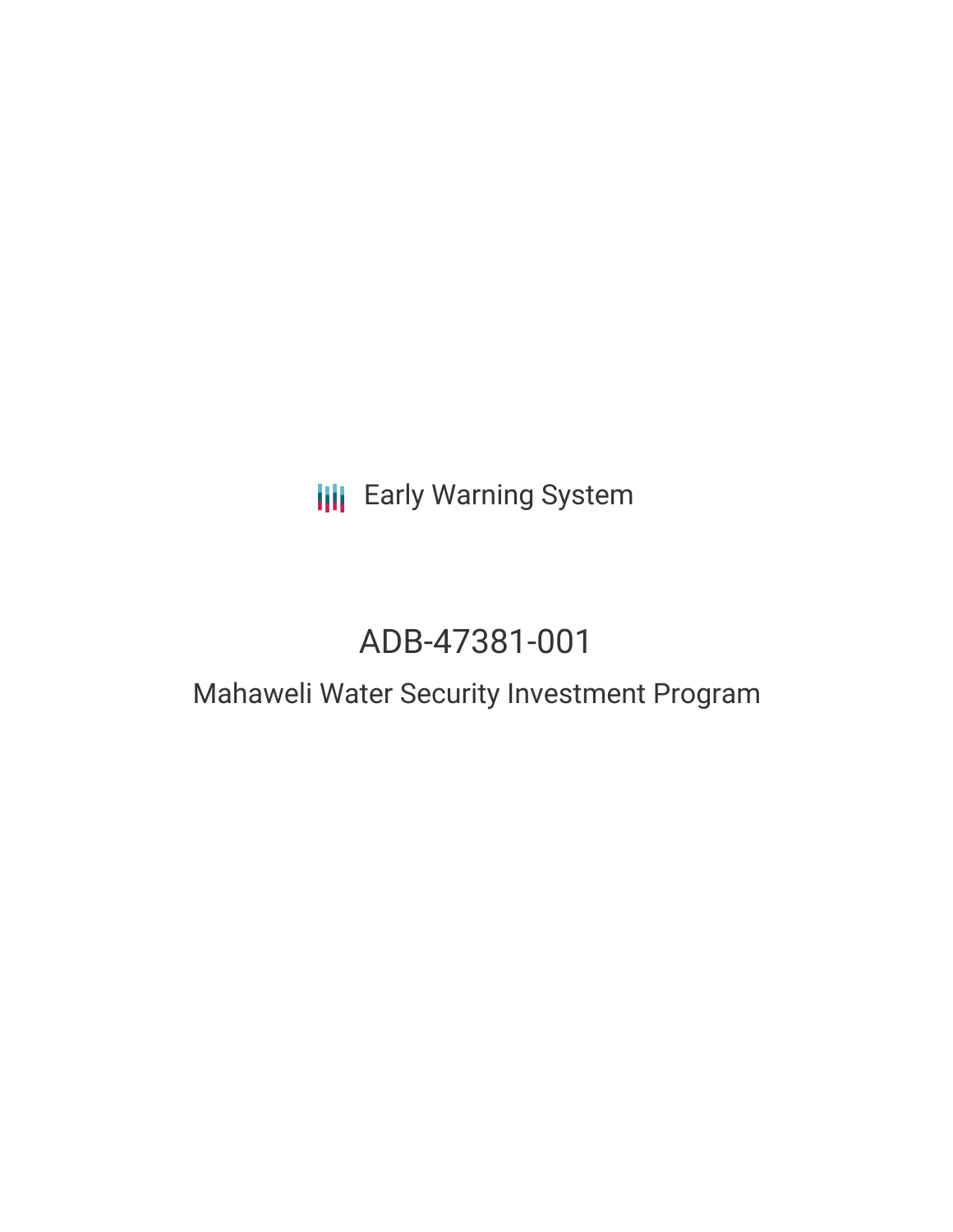

## **Quick Facts**

| <b>Countries</b>               | Sri Lanka                                              |
|--------------------------------|--------------------------------------------------------|
| <b>Specific Location</b>       | Mahaweli                                               |
| <b>Financial Institutions</b>  | Asian Development Bank (ADB)                           |
| <b>Status</b>                  | Active                                                 |
| <b>Bank Risk Rating</b>        | A                                                      |
| <b>Voting Date</b>             | 2015-06-24                                             |
| <b>Borrower</b>                | Ministry of Mahaweli Development & Environment         |
| <b>Sectors</b>                 | Agriculture and Forestry, Construction, Infrastructure |
| <b>Investment Type(s)</b>      | Loan                                                   |
| <b>Investment Amount (USD)</b> | \$513.00 million                                       |
| <b>Loan Amount (USD)</b>       | \$513.00 million                                       |
| <b>Project Cost (USD)</b>      | \$621.00 million                                       |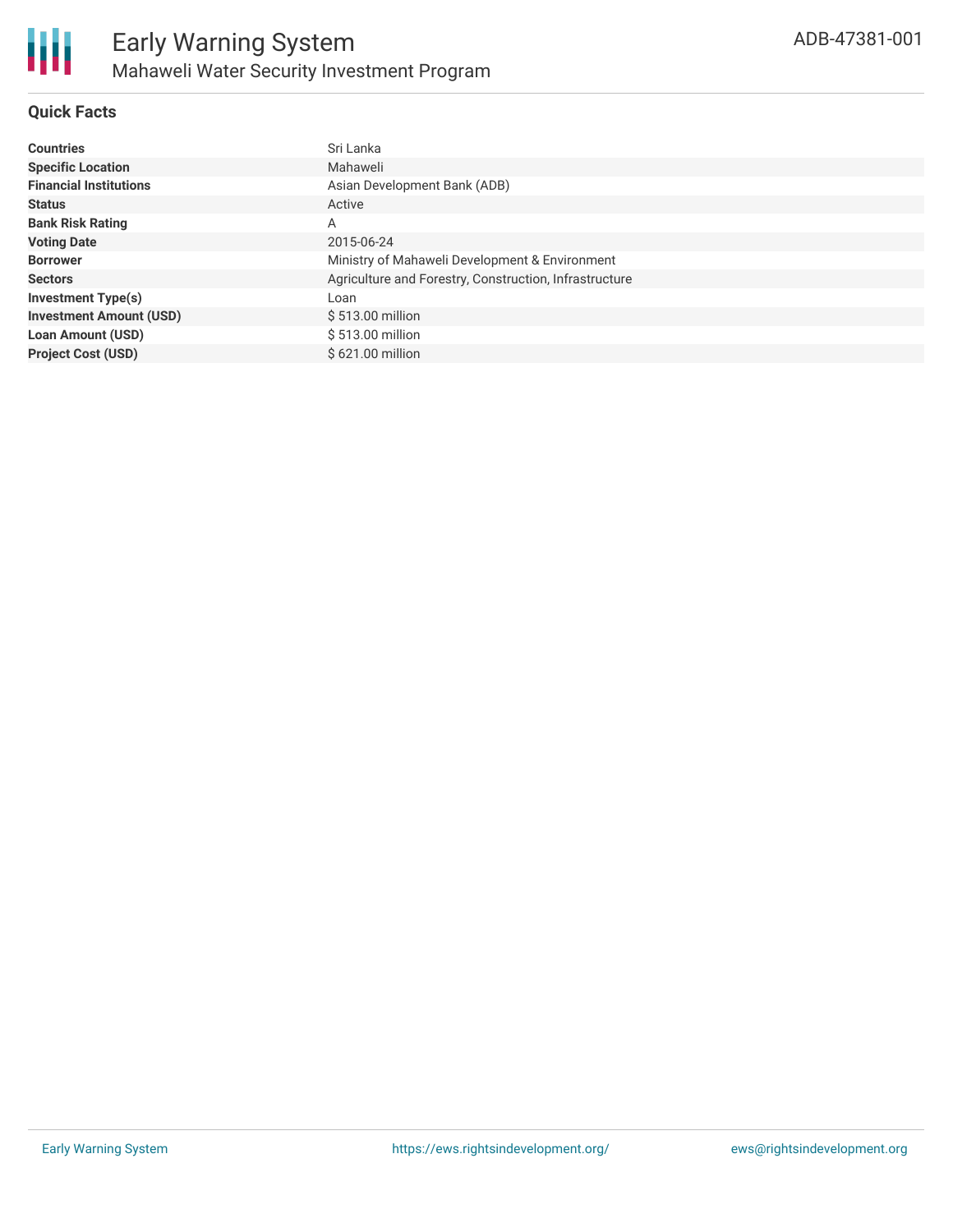

## **Project Description**

This project builds or upgrades more than 260 km of canals, reservoirs and other irrigation infrastructure to bring water to North Central Province, Central Province, North Western Province and Eastern Province.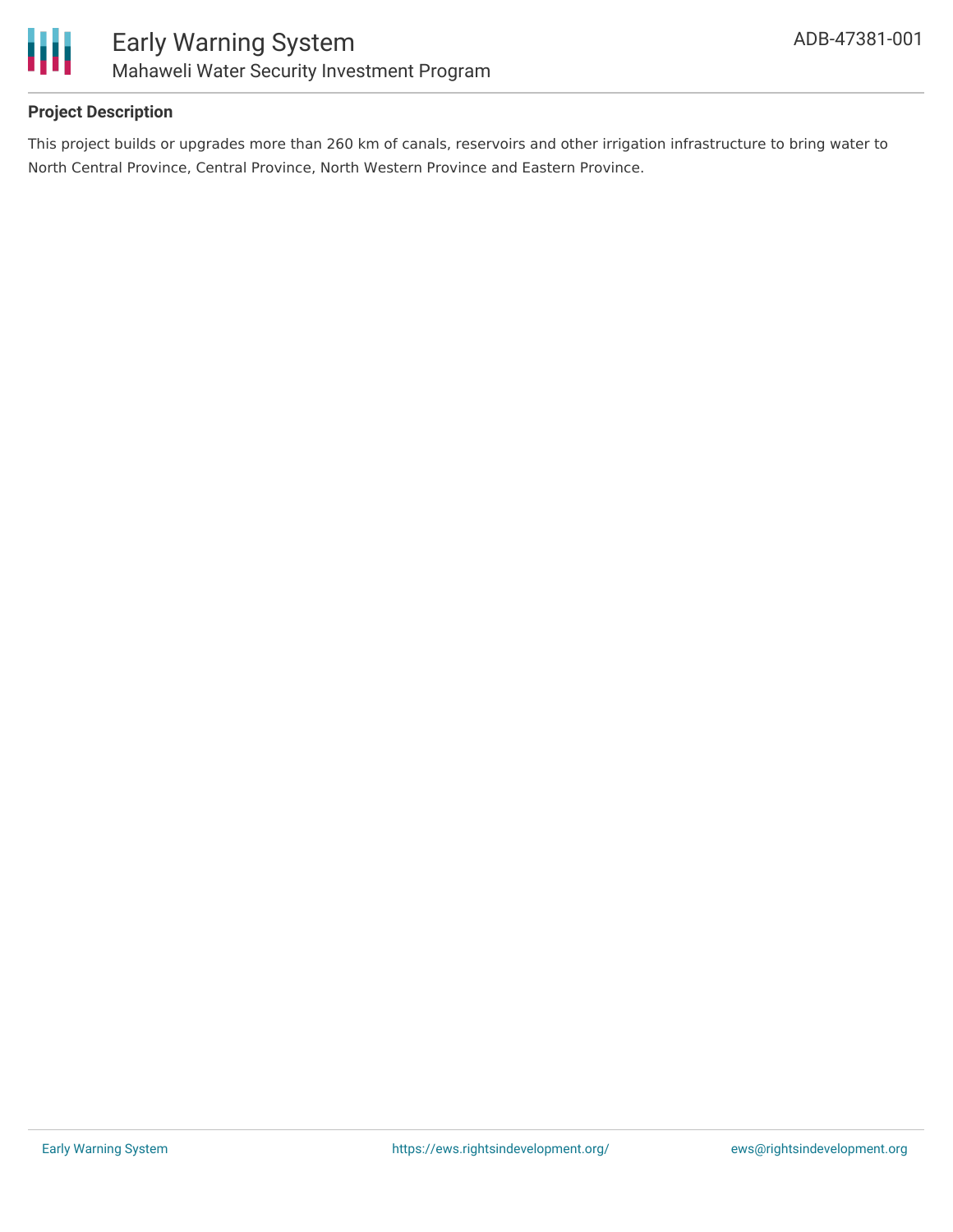

#### **Investment Description**

Asian Development Bank (ADB)

This project is financed by:

Asian Development Fund: US\$ 101 million Asian Development Bank: US\$ 262 million European Investment Bank: US\$ 60 million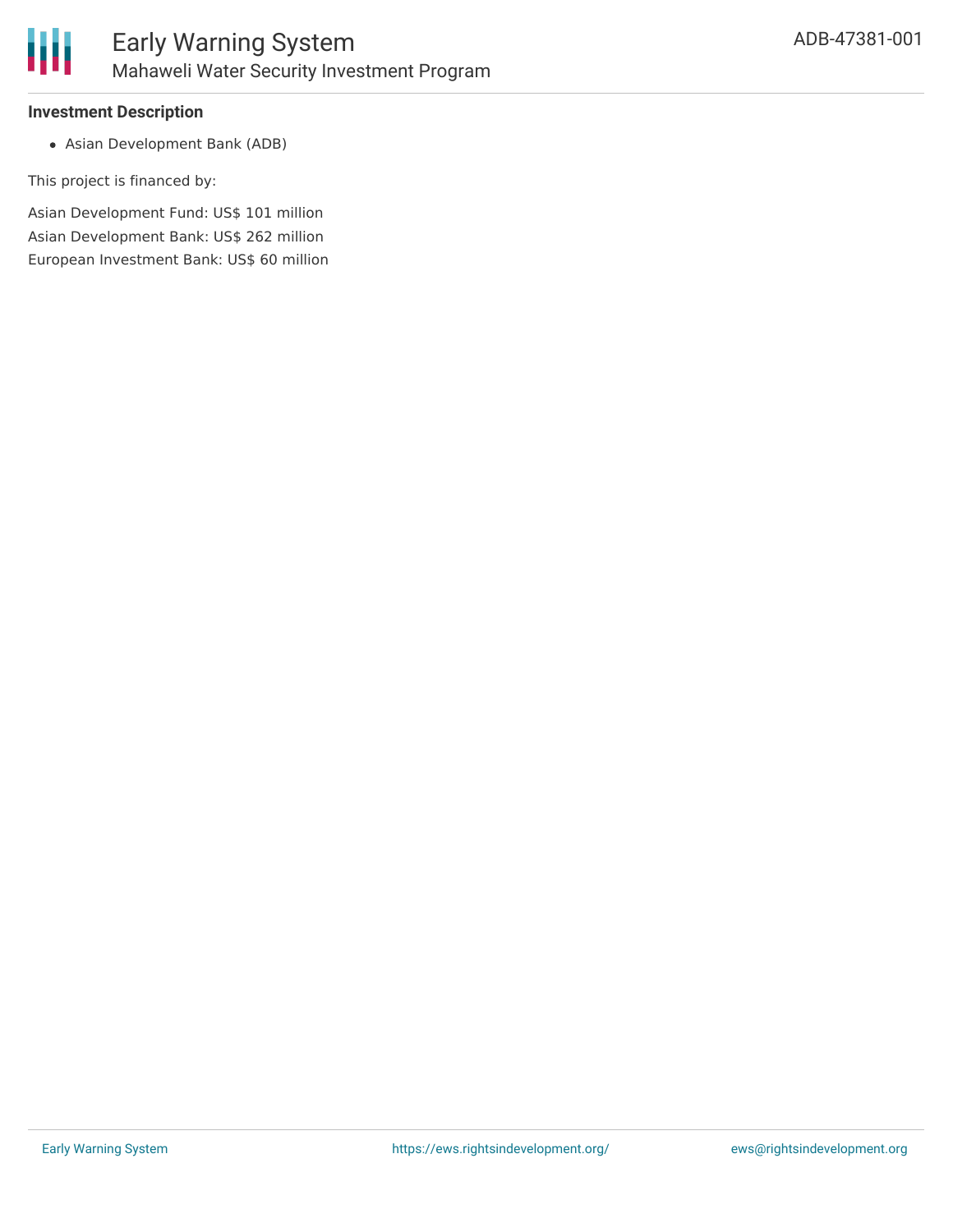#### **Contact Information**

Ministry of Mahaweli Development & Environment 82, Sampathpaya, Rajamalwatte Road, Battaramulla, Sri Lanka

#### ACCOUNTABILITY MECHANISM OF ADB

The Accountability Mechanism is an independent complaint mechanism and fact-finding body for people who believe they are likely to be, or have been, adversely affected by an Asian Development Bank-financed project. If you submit a complaint to the Accountability Mechanism, they may investigate to assess whether the Asian Development Bank is following its own policies and procedures for preventing harm to people or the environment. You can learn more about the Accountability Mechanism and how to file a complaint at: http://www.adb.org/site/accountability-mechanism/main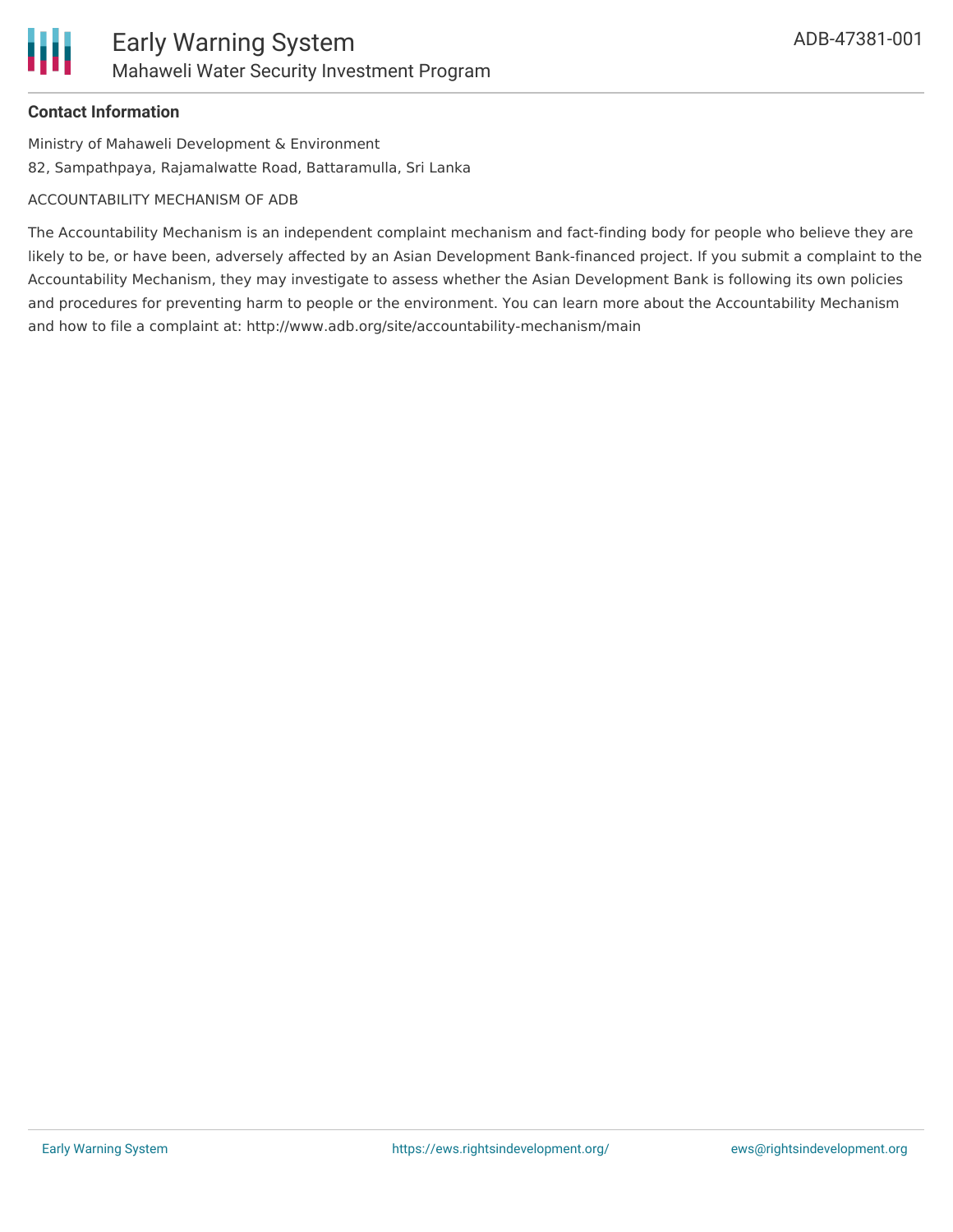#### **Bank Documents**

- Climate Risk and [Vulnerability](https://ewsdata.rightsindevelopment.org/files/documents/01/ADB-47381-001_sX7uqyc.pdf) Assessment [\[Original](https://www.adb.org/projects/documents/mahaweli-water-security-investment-program-rrp) Source]
- [Comparison](https://ewsdata.rightsindevelopment.org/files/documents/01/ADB-47381-001_JMsKud2.pdf) of Financing Modality [\[Original](https://www.adb.org/projects/documents/mahaweli-water-security-investment-program-rrp) Source]
- [Contribution](https://ewsdata.rightsindevelopment.org/files/documents/01/ADB-47381-001_zjvhZX6.pdf) to the ADB Results Framework [\[Original](https://www.adb.org/projects/documents/mahaweli-water-security-investment-program-rrp) Source]
- Country Economic [Indicators](https://ewsdata.rightsindevelopment.org/files/documents/01/ADB-47381-001_BLU3fvl.pdf) [\[Original](https://www.adb.org/projects/documents/mahaweli-water-security-investment-program-rrp) Source]
- [Development](https://ewsdata.rightsindevelopment.org/files/documents/01/ADB-47381-001_LblVAi0.pdf) Coordination [\[Original](https://www.adb.org/projects/documents/mahaweli-water-security-investment-program-rrp) Source]
- [Economic](https://ewsdata.rightsindevelopment.org/files/documents/01/ADB-47381-001_vWNoPu9.pdf) and Financial Analysis [\[Original](https://www.adb.org/projects/documents/mahaweli-water-security-investment-program-rrp) Source]
- Economic [Assessment](https://ewsdata.rightsindevelopment.org/files/documents/01/ADB-47381-001_A5228en.pdf) [\[Original](https://www.adb.org/projects/documents/mahaweli-water-security-investment-program-rrp) Source]
- [Environmental](https://ewsdata.rightsindevelopment.org/files/documents/01/ADB-47381-001_Y620N7d.pdf) Assessment and Review Framework [\[Original](https://www.adb.org/projects/documents/mahaweli-water-security-investment-program-rrp) Source]
- [Environmental](https://ewsdata.rightsindevelopment.org/files/documents/01/ADB-47381-001_wEqGaQJ.pdf) Impact Assessment: North Western Province Canal Project [\[Original](https://www.adb.org/projects/documents/mahaweli-water-security-investment-program-rrp) Source]
- [Environmental](https://ewsdata.rightsindevelopment.org/files/documents/01/ADB-47381-001_lwZGob1.pdf) Impact Assessment: Upper Elahera Canal Project [\[Original](https://www.adb.org/projects/documents/mahaweli-water-security-investment-program-rrp) Source]
- Facility [Administration](https://www.adb.org/projects/documents/mahaweli-water-security-investment-program-rrp) Manual
- Financial [Management](https://ewsdata.rightsindevelopment.org/files/documents/01/ADB-47381-001_tIzuwXN.pdf) Assessment [\[Original](https://www.adb.org/projects/documents/mahaweli-water-security-investment-program-rrp) Source]
- [Framework](https://www.adb.org/projects/documents/mahaweli-water-security-investment-program-rrp) Financing Agreement
- Initial [Environmental](https://ewsdata.rightsindevelopment.org/files/documents/01/ADB-47381-001_4IvqRvk.pdf) Examination: Minipe Left Bank Canal Rehabilitation Project [\[Original](https://www.adb.org/projects/documents/mahaweli-water-security-investment-program-rrp) Source]
- Investment Program Climate Risk Assessment and [Management](https://ewsdata.rightsindevelopment.org/files/documents/01/ADB-47381-001_f6FfWQM.pdf) [\[Original](https://www.adb.org/projects/documents/mahaweli-water-security-investment-program-rrp) Source]
- Mahaweli Water Security Investment Program Tranche 1: Minipe Left Bank Canal [Rehabilitation](https://www.adb.org/projects/documents/sri-mahaweli-water-security-investment-program-t1-iee) Projec [Original Source]
- Mahaweli Water Security [Investment](https://www.adb.org/projects/documents/mahaweli-water-security-investment-program-t1-north-western-province-canal-rp) Program Tranche 1: North Western Province Canal Project Resettl [Original Source]
- Mahaweli Water Security Investment Program: [Environmental](https://ewsdata.rightsindevelopment.org/files/documents/01/ADB-47381-001_cHCZXiC.pdf) Assessment and Review Framework [\[Original](https://www.adb.org/projects/documents/sri-mahaweli-water-security-investment-program-earf) Source]
- Mahaweli Water Security Investment Program: Facility [Administration](https://ewsdata.rightsindevelopment.org/files/documents/01/ADB-47381-001_nenJhiE.pdf) Manual [\[Original](https://www.adb.org/projects/documents/mahaweli-water-security-investment-program-fam) Source]
- Mahaweli Water Security [Investment](https://ewsdata.rightsindevelopment.org/files/documents/01/ADB-47381-001_lRz7wC5.pdf) Program: Framework Financing Agreement [\[Original](https://www.adb.org/projects/documents/mahaweli-water-security-investment-program-ffa) Source]
- Mahaweli Water Security Investment Program: [Procurement](https://ewsdata.rightsindevelopment.org/files/documents/01/ADB-47381-001_Y8Ut8Kt.pdf) Plan [\[Original](https://www.adb.org/projects/documents/mahaweli-water-security-investment-program-pp) Source]
- Mahaweli Water Security Investment Program: Report and [Recommendation](https://ewsdata.rightsindevelopment.org/files/documents/01/ADB-47381-001_BViuwV9.pdf) of the President [\[Original](https://www.adb.org/projects/documents/mahaweli-water-security-investment-program-rrp) Source]
- Mahaweli Water Security Investment Program: [Resettlement](https://ewsdata.rightsindevelopment.org/files/documents/01/ADB-47381-001_0vlmjUw.pdf) Framework [\[Original](https://www.adb.org/projects/documents/sri-mahaweli-water-security-investment-program-rf) Source]
- Mahaweli Water Security Investment Program: Revised Facility [Administration](https://ewsdata.rightsindevelopment.org/files/documents/01/ADB-47381-001_Tndh2IK.pdf) Manual [\[Original](https://www.adb.org/projects/documents/sri-47381-001-fam) Source]
- Periodic [Financing](https://ewsdata.rightsindevelopment.org/files/documents/01/ADB-47381-001_l5JVxby.pdf) Request for Project 1 [\[Original](https://www.adb.org/projects/documents/mahaweli-water-security-investment-program-rrp) Source]
- Poverty and Social [Assessment](https://ewsdata.rightsindevelopment.org/files/documents/01/ADB-47381-001_leGEONp.pdf) [\[Original](https://www.adb.org/projects/documents/mahaweli-water-security-investment-program-rrp) Source]
- [Procurement](https://ewsdata.rightsindevelopment.org/files/documents/01/ADB-47381-001_IIad1fD.pdf) Capacity Assessment [\[Original](https://www.adb.org/projects/documents/mahaweli-water-security-investment-program-rrp) Source]
- Project [Disclosure](https://ewsdata.rightsindevelopment.org/files/documents/01/ADB-47381-001.pdf) PDF [\[Original](https://www.adb.org/printpdf/projects/47381-001/main) Source]
- [Resettlement](https://ewsdata.rightsindevelopment.org/files/documents/01/ADB-47381-001_iXUibRr.pdf) Framework [\[Original](https://www.adb.org/projects/documents/mahaweli-water-security-investment-program-rrp) Source]
- [Resettlement](https://ewsdata.rightsindevelopment.org/files/documents/01/ADB-47381-001_J7LGz31.pdf) Plan: North Western Province Canal Project [\[Original](https://www.adb.org/projects/documents/mahaweli-water-security-investment-program-rrp) Source]
- Risk Assessment and Risk [Management](https://ewsdata.rightsindevelopment.org/files/documents/01/ADB-47381-001_JA3uMwJ.pdf) Plan [\[Original](https://www.adb.org/projects/documents/mahaweli-water-security-investment-program-rrp) Source]
- Sector Assessment (Summary): Irrigation and Water-Based Natural Resources [Management](https://ewsdata.rightsindevelopment.org/files/documents/01/ADB-47381-001_9ci8vsW.pdf) [\[Original](https://www.adb.org/projects/documents/mahaweli-water-security-investment-program-rrp) Source]
- Stakeholder [Communication](https://ewsdata.rightsindevelopment.org/files/documents/01/ADB-47381-001_tI4mTOX.pdf) Strategy [\[Original](https://www.adb.org/projects/documents/mahaweli-water-security-investment-program-rrp) Source]
- Summary Poverty [Reduction](https://ewsdata.rightsindevelopment.org/files/documents/01/ADB-47381-001_MUsUh5u.pdf) and Social Strategy [\[Original](https://www.adb.org/projects/documents/mahaweli-water-security-investment-program-rrp) Source]
- Water Balance [Assessment](https://ewsdata.rightsindevelopment.org/files/documents/01/ADB-47381-001_pbxeJu2.pdf) [\[Original](https://www.adb.org/projects/documents/mahaweli-water-security-investment-program-rrp) Source]
- Water Resources [Development](https://ewsdata.rightsindevelopment.org/files/documents/01/ADB-47381-001_hhUTPuG.pdf) Investment Program [\[Original](https://www.adb.org/projects/documents/water-resources-development-investment-program-ipsa) Source]
- Water Resources Development Investment Program: North Western Province Canal Project [Environmental](https://ewsdata.rightsindevelopment.org/files/documents/01/ADB-47381-001_FTQ8ajc.pdf) I [Original Source]
- Water Resources [Development](https://ewsdata.rightsindevelopment.org/files/documents/01/ADB-47381-001_X8QCOaU.pdf) Investment Program: Project Data Sheet (Tamil Translation) [\[Original](https://www.adb.org/ta/projects/documents/47381-001-project-data-sheet-ta) Source]
- Water Resources Development Investment Program: Upper Elehara Canal (UEC) [Environmental](https://www.adb.org/projects/documents/water-resources-development-investment-program-uec-eia) Impact Asses [Original

Source]